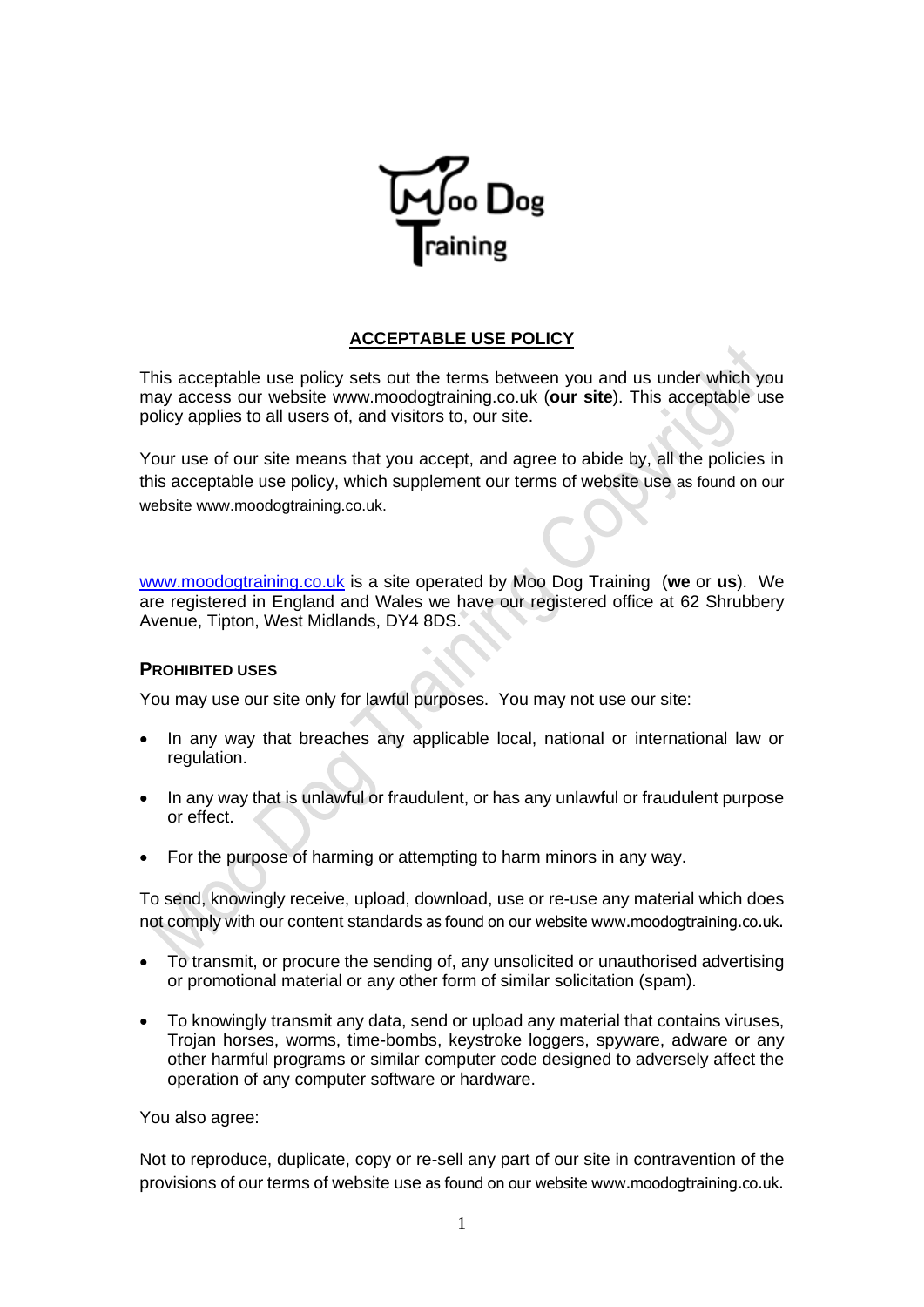- Not to access without authority, interfere with, damage or disrupt:
	- any part of our site;
	- any equipment or network on which our site is stored;
	- any software used in the provision of our site; or
	- any equipment or network or software owned or used by any third party.

### **INTERACTIVE SERVICES**

We may from time to time provide interactive services on our site, including, without limitation:

- Chat functionality
- Bulletin boards.
- Blogs
- Social media groups and / or pages

Where we do provide any interactive service, we will provide clear information to you about the kind of service offered, if it is moderated and what form of moderation is used (including whether it is human or technical).

We will do our best to assess any possible risks for users (and in particular, for children) from third parties when they use any interactive service provided on our site, and we will decide in each case whether it is appropriate to use moderation of the relevant service (including what kind of moderation to use) in the light of those risks. However, we are under no obligation to oversee, monitor or moderate any interactive service we provide on our site, and we expressly exclude our liability for any loss or damage arising from the use of any interactive service by a user in contravention of our content standards, whether the service is moderated or not.

The use of any of our interactive services by a minor is subject to the consent of their parent or guardian. We advise parents who permit their children to use an interactive service that it is important that they communicate with their children about their safety online, as moderation is not foolproof. Minors who are using any interactive service should be made aware of the potential risks to them.

Where we do moderate an interactive service, we will normally provide you with a means of contacting the moderator, should a concern or difficulty arise.

## **CONTENT STANDARDS**

These content standards apply to any and all material which you contribute to our site (**contributions**), and to any interactive services associated with it.

You must comply with the spirit and the letter of the following standards. The standards apply to each part of any contribution as well as to its whole.

Contributions must: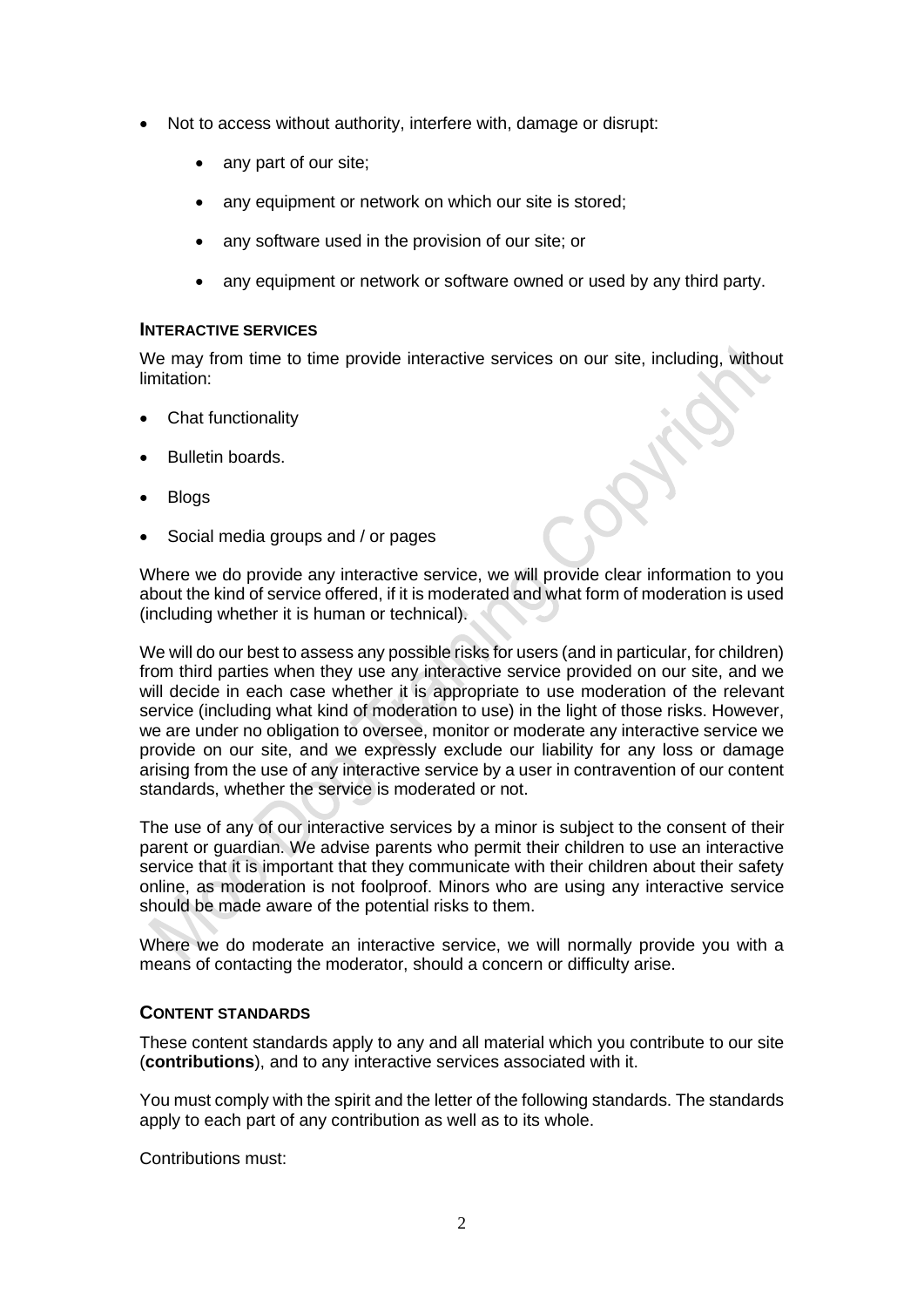- Be accurate (where they state facts).
- Be genuinely held (where they state opinions).
- Comply with applicable law in the UK and in any country from which they are posted.

Contributions must not:

- Contain any material which is defamatory of any person.
- Contain any material which is obscene, offensive, hateful or inflammatory.
- Promote sexually explicit material.
- Promote violence.
- Promote discrimination based on race, sex, religion, nationality, disability, sexual orientation or age.
- Infringe any copyright, database right or trade mark of any other person.
- Be likely to deceive any person.
- Be made in breach of any legal duty owed to a third party, such as a contractual duty or a duty of confidence.
- Promote any illegal activity.
- Be threatening, abuse or invade another's privacy, or cause annoyance, inconvenience or needless anxiety.
- Be likely to harass, upset, embarrass, alarm or annoy any other person.
- Be used to impersonate any person, or to misrepresent your identity or affiliation with any person.
- Give the impression that they emanate from us, if this is not the case.
- Advocate, promote or assist any unlawful act such as (by way of example only) copyright infringement or computer misuse.

## **SUSPENSION AND TERMINATION**

We will determine, in our discretion, whether there has been a breach of this acceptable use policy through your use of our site. When a breach of this policy has occurred, we may take such action as we deem appropriate.

Failure to comply with this acceptable use policy constitutes a material breach of the terms of use as found on our website [www.moodogtraining.co.uk](http://www.moodogtraining.co.uk/) upon which you are permitted to use our site, and may result in our taking all or any of the following actions:

• Immediate, temporary or permanent withdrawal of your right to use our site.